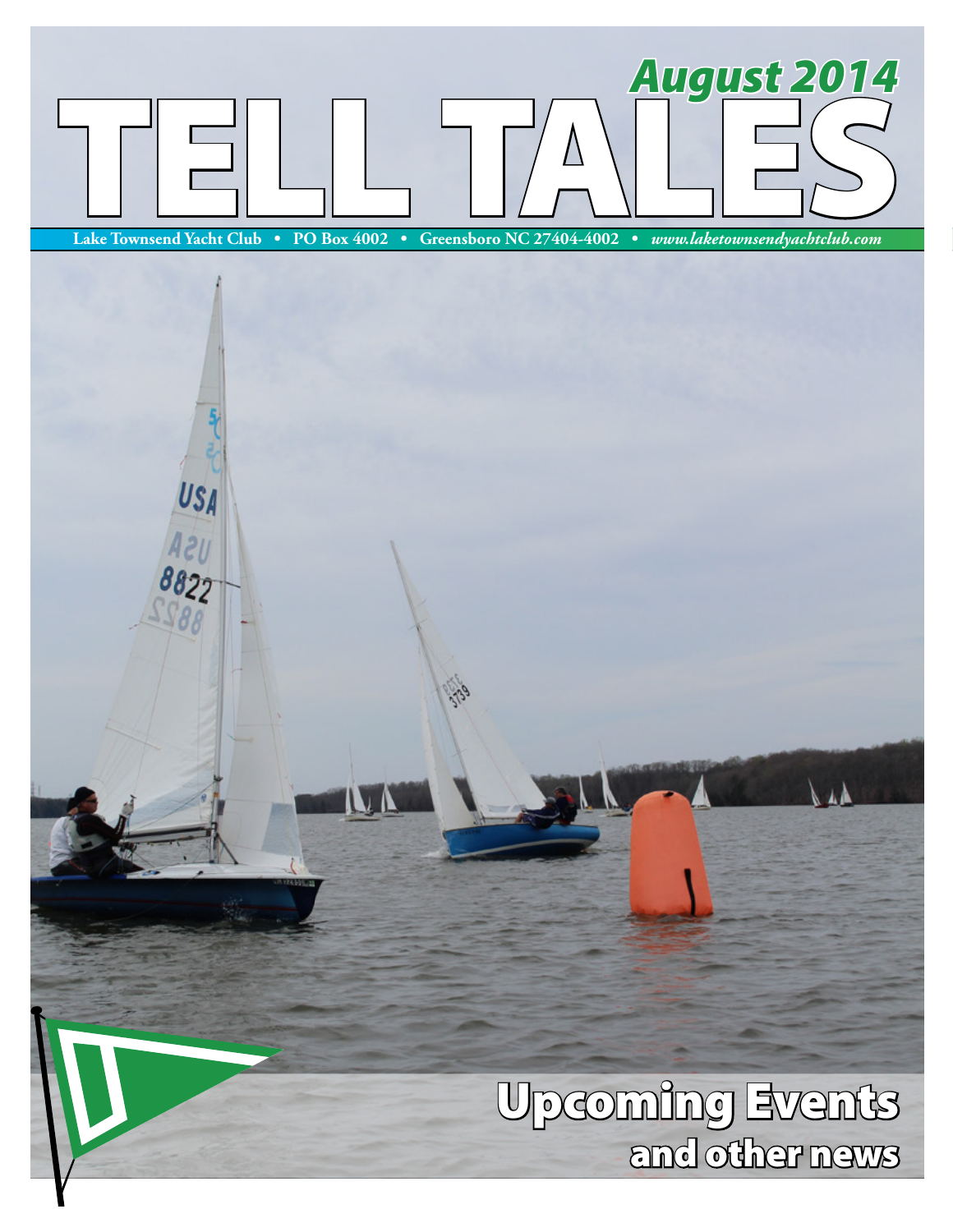All members are encouraged to update their CPR and First Aid training. Local courses are available from the American Red Cross: gso.redcross.org/get-trained/schedule

**Have ideas, articles,photos or contributions for inclusion in the newsletter? Send them to** *newsletter@laketownsendyachtclub.com.*

#### Lake Townsend's Schedule\*

November to February: 8 am to 5 pm (closed Thursdays)

March and October: 7 am to 7 pm

April and August: 7 am to 8 pm

May to July: 7 am to 8:30 pm

September: 7 am to 7:30 pm

\*Lake Townsend is always closed on Wednesdays and is open at 8 am on Sundays year round.

All city lakes will maintain normal operating hours during all holidays with the exception of Thanksgiving Day, Christmas Eve, Christmas Day and New Year's Day; the lakes will be closed on those days.

*http://www.greensboro-nc.gov/index.aspx?page=1319*

*ON THE COVER: A look back at April's race. Photo by Michael Crouch*

| <b>UPCOMING EVENTS</b> |  |  |  |  |  |  |
|------------------------|--|--|--|--|--|--|
|------------------------|--|--|--|--|--|--|

| <b>Summer Race Series</b>                        | August 9-10<br>• Sign up at the scratch sheet online •      | $11$ a.m.          | <b>Lake Townsend</b> |
|--------------------------------------------------|-------------------------------------------------------------|--------------------|----------------------|
| Junior Regatta                                   | <b>August 23</b><br>• Sign up at the scratch sheet online • | $11$ a.m.          | <b>Lake Townsend</b> |
| <b>Summer Race Series</b>                        | September 13-14                                             | $11$ a.m.          | <b>Lake Townsend</b> |
| Social w/ Greensboro Power Squadron September 27 |                                                             | 3 p.m.             | <b>Lake Townsend</b> |
| <b>Race Series</b>                               | October 11-12<br>• Sign up at the scratch sheet online •    | $11$ a.m.          | <b>Lake Townsend</b> |
| <b>Halloween on the Townsend</b>                 | October 24-26<br>• Sign up at the scratch sheet online •    | <b>All Weekend</b> | <b>Lake Townsend</b> |

*2014 Calendar and participation scratch sheets are posted on the website.*

All members welcome at board meetings: first Thursday each month, 5:45pm, at Greensboro Christian Church, 3232 Yanceyville St., 27405

## WANTED

**HOT III** is looking for sponsors for this year's regatta. It is scheduled for **October 25th & 26th, 2014**. *Donations of \$25.00 to \$5000.00 are being accepted; money or items are greatly appreciated.*  Please contact Jim Schwartz at 282.9552 or detroito91@aol.com.

## What's a Scratch Sheet?

Scratch Sheets give a good indication of who is thinking about going to an event. It helps the organizers plan and prepare for the event. LTYC has set up a Scratch Sheet in Google documents for its events. If you expect to be at some of our upcoming events, take a few moments to step through the different Scratch Sheets and let us know to expect you. Don' worry about last minute change of plans, Scratch Sheets are only an indication of your intentions. If you need crew, want to crew, would like to help with the social, or have some other creative idea, just list it in the Scratch Sheet, available from the home page or the LTYC Website. **Posting regrets is encouraged as it helps in planning, especially for the larger events.**

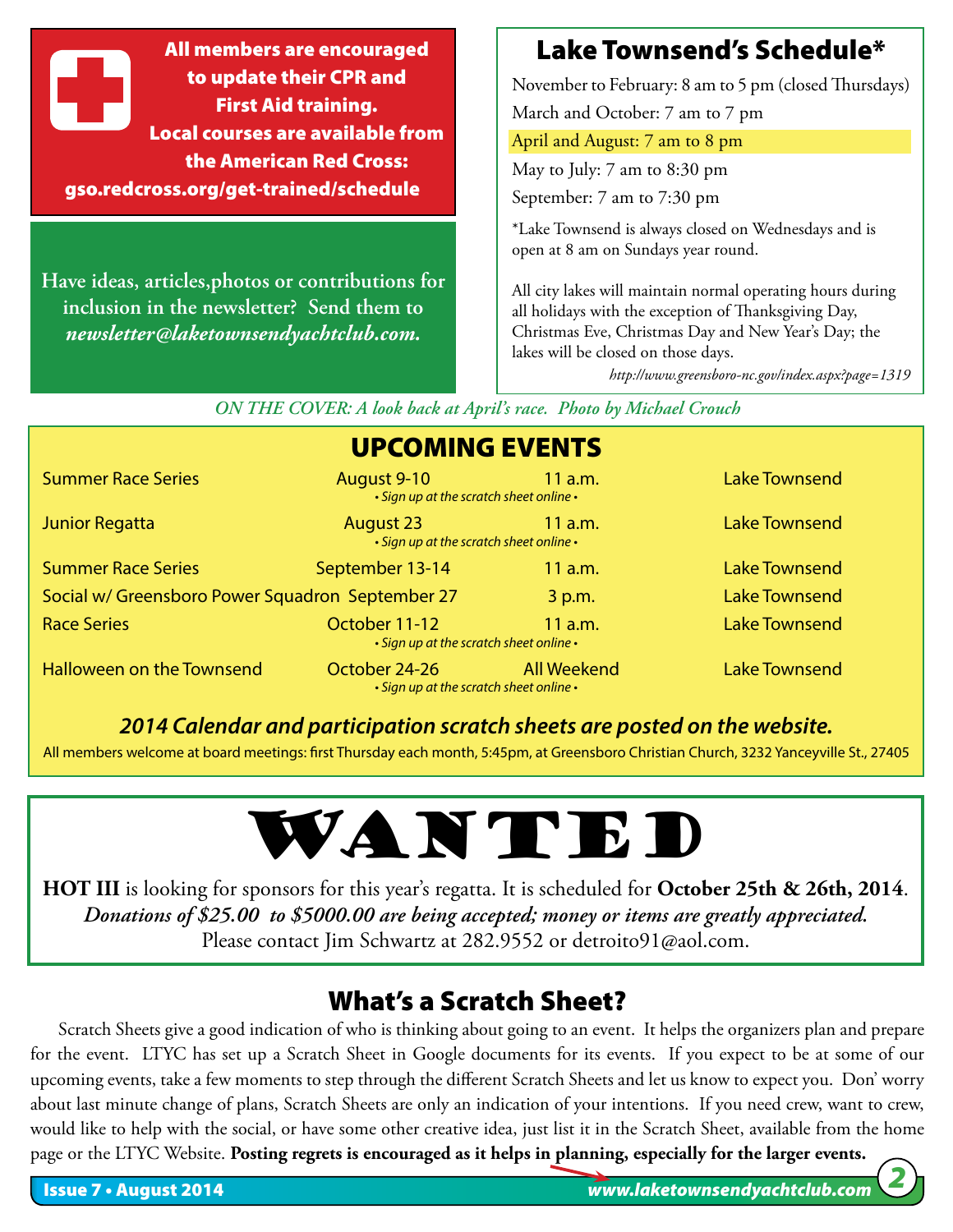# NOTICE OF RACE NOTICE OF RACE

ON THE

TOWNSEND

| Friday, Oct. 24: |  |
|------------------|--|
|                  |  |

Social/Early Registration 6-9 p.m.

**Saturday, Oct. 25:**  Breakfast & Registration 9-10:15 a.m. Competitors' Meeting 10:35 a.m. First Warning Signal 12:00 Noon Raffles, Pumpkin Carving, Corn Hole Tournament, Costume Competition 5-8 p.m. Dinner 6 p.m. laketownsendyachtclub.com

**Sunday, Oct. 26:**  Breakfast 8:30-9:45 a.m. First Warning Signal 10:30 a.m. Silent Auction, & Awards 3-4 p.m.

Z.OZG

#### **5 races are scheduled. No score will be excluded. Regatta Goal \$10,000.**

All proceeds from the HOT Regatta go directly to Earlier.org, a Greensboro based charity founded in 1995 with the mission of directing funds to finding an earlier biological test for breast cancer *(for more information about Earlier.org, see the reverse)*. Every crew is encouraged to obtain sponsors for their boat; with prizes awarded for the highest amount collected and the highest number of individuals donating. All classes of sailboats with active US Sailing Portsmouth numbers are invited to compete. Boats will be scored open Portsmouth with wind-dependent modifiers. RC may divide the boats into two divisions based on Portsmouth number. Courses will be around drop marks. Racing prizes will be awarded 12 deep, along with prizes for best costume and highest fund-raiser. One race is required to constitute the Regatta. Sailing instructions will be available at registration. Preregistration through 10/20.

Check **www.laketownsendyachtclub.com**, for additional details or amendments to this Notice made prior to 10/24. Changes made 10/24-10/26 will be posted on the regatta notice board. *Preregistered skippers will receive event favors while supplies last.* **Preregister by Oct. 20.** Suggested Donation: Skipper Pass \$45; Crew/Shore Pass \$20/person. Qty: \_\_\_\_\_\_\_\_\_\_ *See reverse for details.*  $\rightarrow$ 

Additional Boat Sponsorship (+1 to your count)  $\$ 

Long Sleeve T-shirts \$20 • Sizes & Qty \_\_\_\_\_\_\_\_\_\_\_\_\_\_\_\_\_\_\_\_ x \$20 = \$ \_\_\_\_\_\_\_\_\_\_\_\_

Total Donation: \$ \_\_\_\_\_\_\_\_\_\_\_\_

*Make tax deductible check payable to Earlier.Org or register your donation/skipper sponsorship online* 

*at http://earlier.donordrive.com/event/HOT/. Mail preregistration information to: LTYC, PO Box 4002, Greensboro, NC 27404 or sign up on the scratch sheet at www.laketownsendyachtclub.com* 

The regatta will be governed by the rules as defined in the Racing Rules of Sailing. Competitors participate in the regatta entirely at their own risk.

Skipper \_\_\_\_\_\_\_\_\_\_\_\_\_\_\_\_\_\_\_\_\_\_\_\_\_\_\_\_\_\_\_\_\_\_\_\_\_\_\_\_\_\_\_\_\_\_\_\_\_\_\_\_\_\_\_\_\_ E-mail \_\_\_\_\_\_\_\_\_\_\_\_\_\_\_\_\_\_\_\_\_\_\_\_\_\_\_\_\_\_\_\_\_\_\_\_\_\_\_\_\_\_\_\_

Tel \_\_\_\_\_\_\_\_\_\_\_\_\_\_\_\_\_\_\_\_\_\_ Class/Sail # \_\_\_\_\_\_\_\_\_\_\_\_\_\_\_\_\_\_\_\_\_\_ Crew/E-mail \_\_\_\_\_\_\_\_\_\_\_\_\_\_\_\_\_\_\_\_\_\_\_\_\_\_\_\_\_\_\_\_\_\_\_\_\_\_\_\_\_\_\_\_\_\_

Skippers only, sign below: *I agree to be bound by the Racing Rules of Sailing and by all other rules that govern this event.*<br>References

Signature: \_\_\_\_\_\_\_\_\_\_\_\_\_\_\_\_\_\_\_\_\_\_\_\_\_\_\_\_\_\_\_\_\_\_\_\_\_\_\_\_\_ Date \_\_\_\_\_\_\_\_\_\_\_\_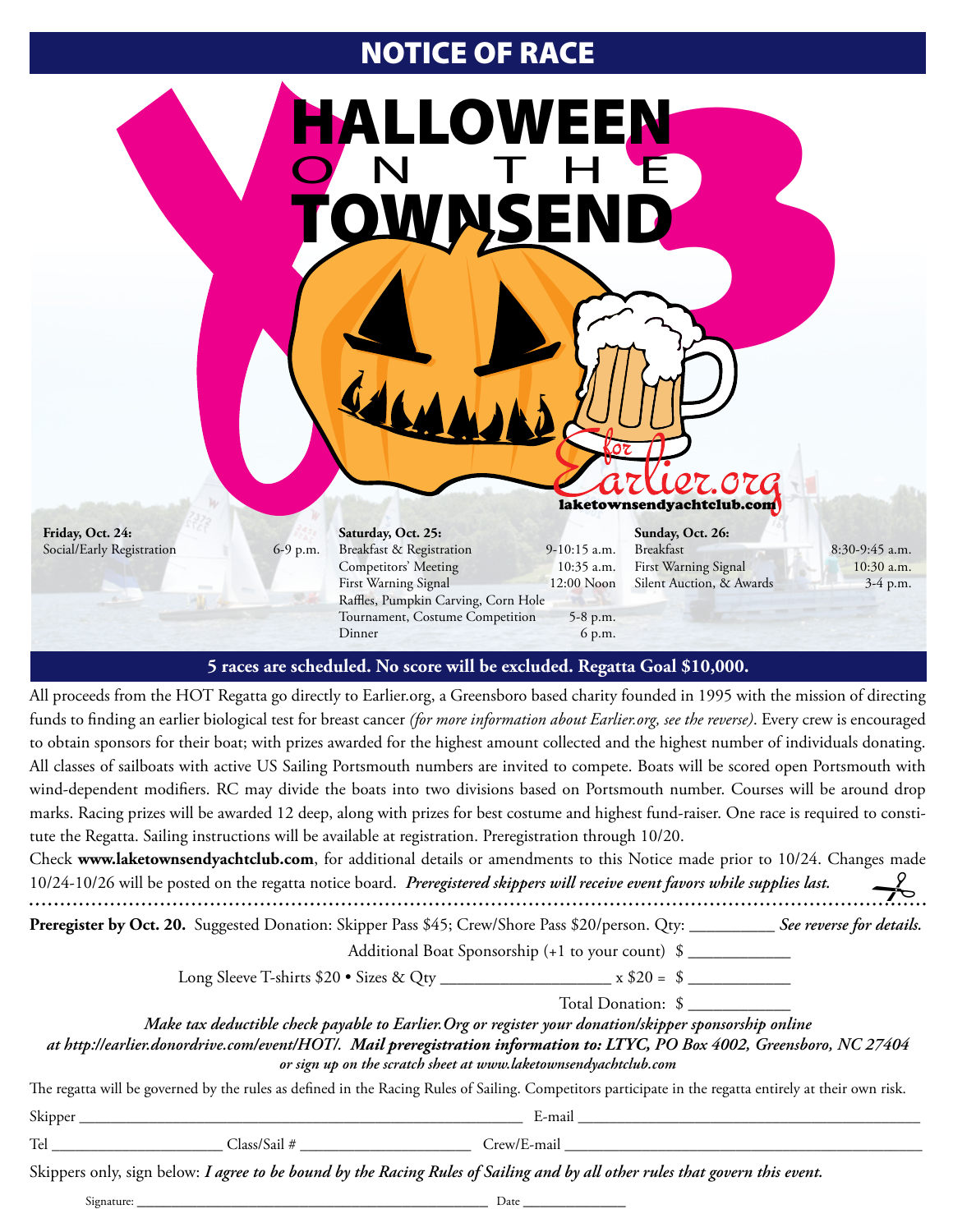## SAILBOATS FOR SAIL

**Great Scot for Sale.** Near minimum weight, new mast and centerboard. 2011 MAD main and jib that have been sailed sparingly plus a suite of North's and 3 spinnakers, tapered spinnaker pole. Aluminum trailer; North trailering/ mooring cover used for traveling. Race ready \$10,500. Dave "Sailordave" Batchelor, 919-467-3512 Home 919-414-6809 cell.

**1975 Flying Scot Sailboat # 2680.** W/ 2009 Load Rite galvanized trailer, radical race package, 2-year-old Mad racing sails, North spinnaker, covers for boat, mast, and rudder. This boat has everything racing-wise that can be put on a Scot. It has won several district championships & regattas. It is a very fast, solid, and competitive boat. \$6900 Call 540-588-5794.

**Flying Scot "My Time" (FS 5452)** is in excellent shape. The main and jib are in great shape. She has extra sails that are like new. Spinnaker is warn and has been patched. Starling Gunn installed the spinnaker kit. There are numerous little things to go with the boat. It comes with a Trailex aluminum trailer, a "MasterHelper" single-handed mast raising system, boat covers, a stainless steel transom-mounted fold-down swim ladder. \$8,500. Call (443) 878-2142 or email J@ Wroblewski.US.

**Buccaneer 18'** for sale. Asking price is \$1325 with trailer, paddle, 2 hp Johnson outboard, and manuals, rigging guides. Craig Huey 303-884-4682 chueygman@yahoo.com

**1969 Douglas and McCloud** - Hull number 509. This original Highlander classic w/complete restoration is in mint condition. Trailer sanded & painted white w/ red fenders; new tires & wheels. Aluminum mast, mahogany boom and rudder. Includes 3 main sails, 2 jibs, 1 spinnaker, plus all rigging. 2 coats marine primer & 3 coats marine paint. Hull black w/red stripe; deck white; inside original gray/white splatter. Deck & rub rails sanded & varnished. Teak seats & interior running teak have been sanded & teak oiled. W/sailors tailorskirted mooring cover. *The Black Pearl* is in a Greensboro garage ready to go for \$4,500. David J. Schlosser, Sr., djschlosser@aol.com (336) 316-0804.

**Yflyer** - Very nice remodeled boat, 1978. Very stiff and dry. Set up for racing (won many), good for daysailing. Includes nice galvanized trailer. Go to yflyer.org/, a very good association with tips & news about the boat. Sails in very good condition. 2nd place, HOT regatta 2012, 2nd in winter series at Townsend 2011. Scows are more stable than round bottom boats; speed is similar to a Lightning/ Buccaneer. Ready to race! \$1700. Photos available. Bart Streb at bstrebb@gmail.com. Located south of Raleigh.

**Flying Scott** - \$3500. Includes the galvanized fairly heavy duty trailer w/new tires; two mains, two jibs, spinnaker and spinnaker pole. Built by Douglas in 1971, sail# 1897. 336-517-6317. Dan Shuee 'dshuee@ymail.com'



## The LTYC STORE

Sturdy Nylon Burgees by Prestige Flag. Approx. size is 12.5" tall by 19" wide. \$20 each. *Contact Steve Morris at: samorris@triad.rr.com*

> Neck Chillers. One size fits all *(useful as a neck warmer, too)*. \$5 each. *Contact Nancy Collins-Heine at: snaggleteeth@gmail.com*



## TEST DRIVE A WINNER

#### Lasers Available

 Uwe Heine has a couple of Lasers available, if someone would like to sail them during an upcoming LTYC event. Give Uwe a call - with a few days' advance notice - 336 585-0951 • heineu@bellsouth.net.

#### Flying Scot Available

 The Club has a Flying Scot available, if someone would like to sail it during an upcoming LTYC event. Give Alan a call - with a few days' advance notice - 530 263-3009 • alan@lakelevel.com.

#### Windmills Available

 Alan Taylor has a couple of Windmills available, if someone would like to sail them during an upcoming LTYC event. Give Alan a call - with a few days' advance notice 530 263-3009 • alan@lakelevel.com.

*4*